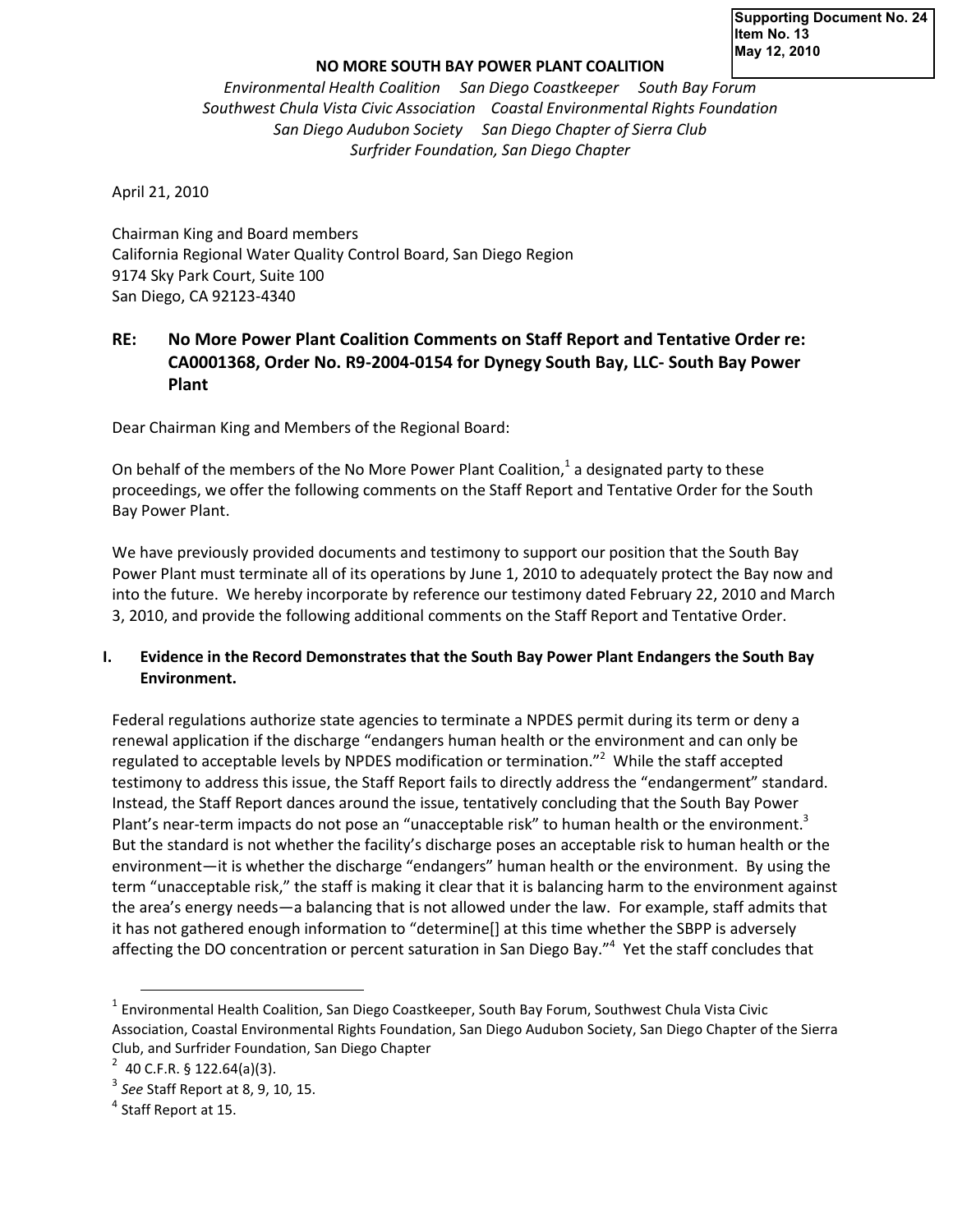the unidentified impacts nevertheless do not pose "unacceptable risk" to human health or the environment over the short term.<sup>5</sup>

Further, the Staff Report fails to address the issue of whether the South Bay Power Plant will endanger the South Bay environment if allowed to operate past December 31, 2010. The staff has admitted in its report that there is a possibility that Dynegy will seek to continue to operate beyond December 31, 2010. But the staff refused to address whether those continued discharges will endanger the environment, instead leaving open that "[a]ny proposed discharge beyond 2010, however, must be evaluated to determine whether it poses an unacceptable risk to human health or the environment in the longer term."<sup>6</sup> In fact, the staff's entire analysis seems to hinge on the fact that the South Bay Power Plant has been operating for so long that letting the impacts continue for a few more months can't be *that* bad, and if Dynegy does ask to discharge longer, staff can revisit the issue later and analyze whether another year… or two or five… would really have that many more negative impacts to the South Bay when the plant has already been wreaking havoc to the environment since the 1960's.

By failing to assess the facts through the lens of endangerment and focusing instead on an undefined measure of unacceptable risk, the Staff Report fails to clearly demonstrate the full extent of endangerment faced by organisms dependent on the South Bay ecosystem. We urge the Regional Board to acknowledge and incorporate the impacts discussed below into the staff report, and revise the Tentative Order to reflect a June 1, 2010 termination. At a minimum, Sections 3c, 3d, 3e, and 3f of the Staff Report must acknowledge the following facts:

## *A. The South Bay Power Plant Causes or Contributes To Low Dissolved Oxygen Levels that Endanger the South Bay Environment and Can only be Brought to Acceptable Levels by Terminating the Plant's Operations.*

Dissolved oxygen is one of the most important physical factors in aquatic ecosystems; without sufficient oxygen, most life cannot survive in water. In its discussion of dissolved oxygen, the Staff Report has omitted and misinterpreted several key aspects of the regulatory framework and the physical factors that affect concentrations of dissolved oxygen.

The Staff Report provides a confusing description of the water quality regulations pertaining to dissolved oxygen water quality criteria. It begins by referring to the Basin Plan's DO objective for inland surface waters<sup>7</sup>. It goes on to state that "It is not clear if enclosed bays such as San Diego Bay should appropriately be classified as *'*Inland surface waters with designated MAR beneficial uses*'* as implied in the Basin Plan. Inland surface waters are generally fresh water and do not have the beneficial use designation of MARINE. San Diego Bay is considered an enclosed bay with the designated MARINE beneficial use, not inland surface water. The Basin Plan does not explicitly designate a DO objective for enclosed bays like San Diego Bay."<sup>8</sup> Staff is correct that San Diego Bay should not be classified as an

l

<sup>5</sup> *See* Staff Report at 15.

<sup>&</sup>lt;sup>6</sup> Staff Report at 10.

<sup>&</sup>lt;sup>7</sup> Staff Report at 12.

<sup>&</sup>lt;sup>8</sup> Staff Report at 12.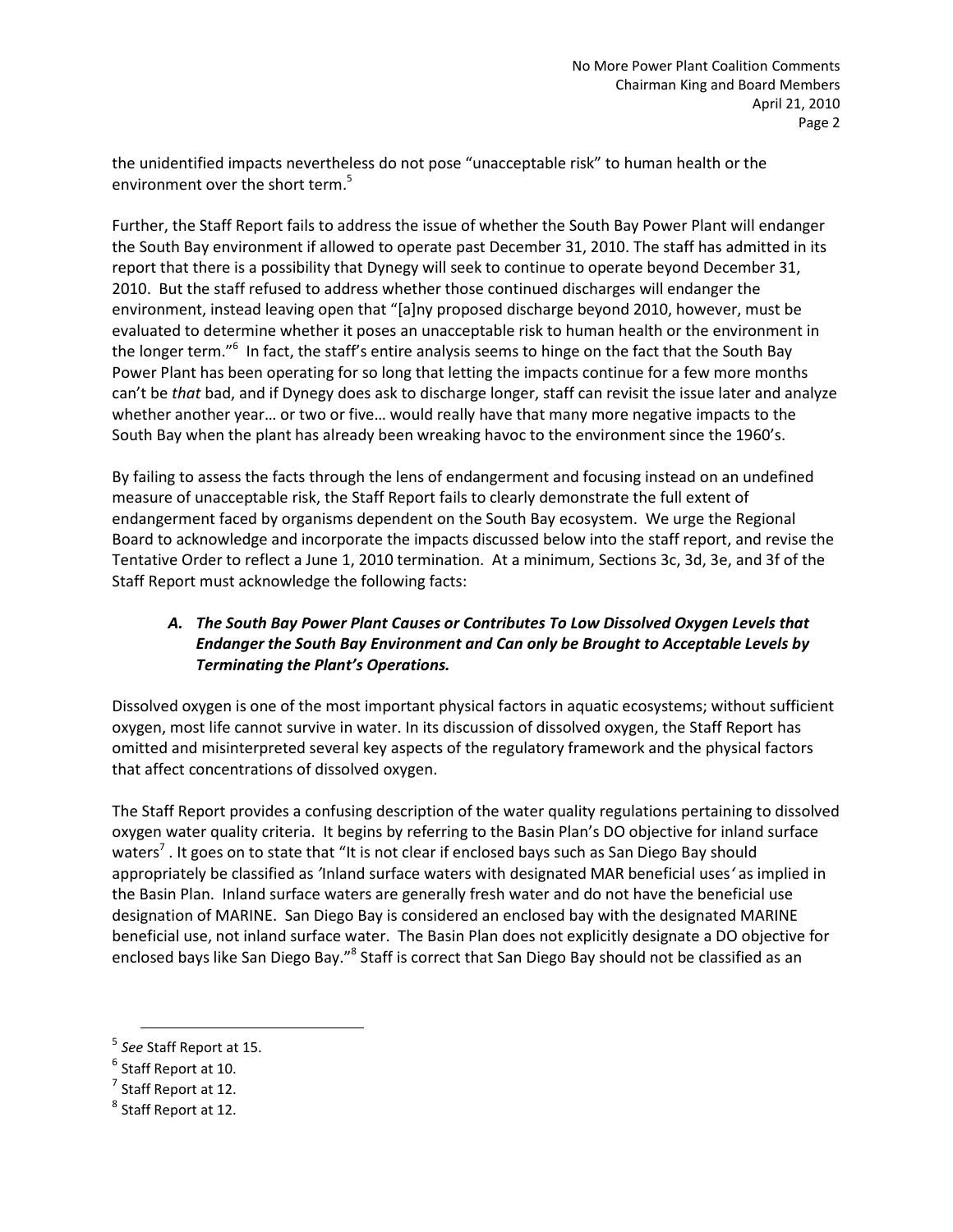'inland surface water'. This is likely why the Basin Plan designates the Bay as a Coastal Water $^9$  in Table 2-3 with an existing Beneficial Use of 'MARINE'. Further, the Basin Plan does in fact designate a DO criteria that is appropriate for San Diego Bay. In Appendix C, Table C-1: Inorganic Constituents Water Quality Criteria, DO has a criteria associated with three categories of water bodies: Ocean Waters, Bays and Estuaries, and Inland Surface Waters. Given that San Diego Bay is indisputably a bay and that the Basin Plan has also clearly established an existing beneficial use of MAR for San Diego Bay, we can in fact apply the water quality criteria for bays and estuaries: 'Shall not be less than 5.0 mg/l with designated MAR. The annual mean DO shall not be less than 7 mg/l more than 10% of the time'. While the discharge DO concentrations depicted in the Staff Report<sup>10</sup> do not fall below 5.0 mg/l, all but two are below 7 mg/l. Further, the hourly mean DO graph (figure ES-5) presented in the Tenera Environmental report<sup>11</sup> clearly shows that the DO curve for the SBPP discharge channel does not have the same daily pattern of daily highs reaching up to 9 mg/l that the reference stations do. The DO curve for the SBPP discharge channel is dampened with little variation throughout the day and generally hovers around 5 mg/l.

The Staff Report states that DO concentrations in the discharge channel are occasionally higher than the intake, but misinterprets why this counterintuitive result might occur. The concentration of DO in a water column is related to the temperature, salinity, and atmospheric pressure. Given that temperature of the water is higher at the discharge than the intake, and there is no difference between the salinity and pressure between the intake and the discharge, there must be another physical factor affecting the DO at the discharge pipe. The most reasonable explanation lies in the turbulence of the discharge water that in turns aerates the discharge water.

The Staff Report omits an important line of reasoning when interpreting available DO data. At no point does the Staff Report really examine why the DO is below saturation levels.<sup>12</sup> One likely explanation for this pattern is that DO consumption is greater than production. This potential is acknowledged in the Tenera Environmental report "It is notable that … the mean daily DO curves were consistently below the saturation levels for the mean temperatures experienced at the stations. This suggests that DO consumption was typically higher than production at all locations throughout the study."<sup>13</sup>

A likely driver of this phenomenon is the biological oxygen demand created by the degradation of organic matter. The power plant discharges both impinged and entrained aquatic life (organic matter) and once or twice a year discharges scraped growth from the forebay and walls and pipes into the discharge channel. This organic matter is decayed by bacterial action, which consumes oxygen in the receiving water. This link between the impacts of biological oxygen demand of waste material and dissolved oxygen is reflected in the State Ocean Plan: "The dissolved oxygen concentration shall not at any time be depressed more than 10 percent from that which occurs naturally, as the result of the

<sup>&</sup>lt;sup>9</sup> California Regional Water Quality Control Board San Diego Region Water Quality Control Plan For The San Diego Basin (9) September 8, 1994 (with amendments effective prior to April 25, 2007). San Diego Bay is listed in Table 2- 3, chapter 2 Beneficial Uses, as a 'Coastal Water' with no existing beneficial use for WARM but an existing beneficial use of MAR.

<sup>&</sup>lt;sup>10</sup> Staff Report at 14.

<sup>&</sup>lt;sup>11</sup> Tenera Environmental at ES-8

<sup>12</sup> *See* graph on pg 15 Staff Report.

 $13$  Tenera Report at 2.4-9.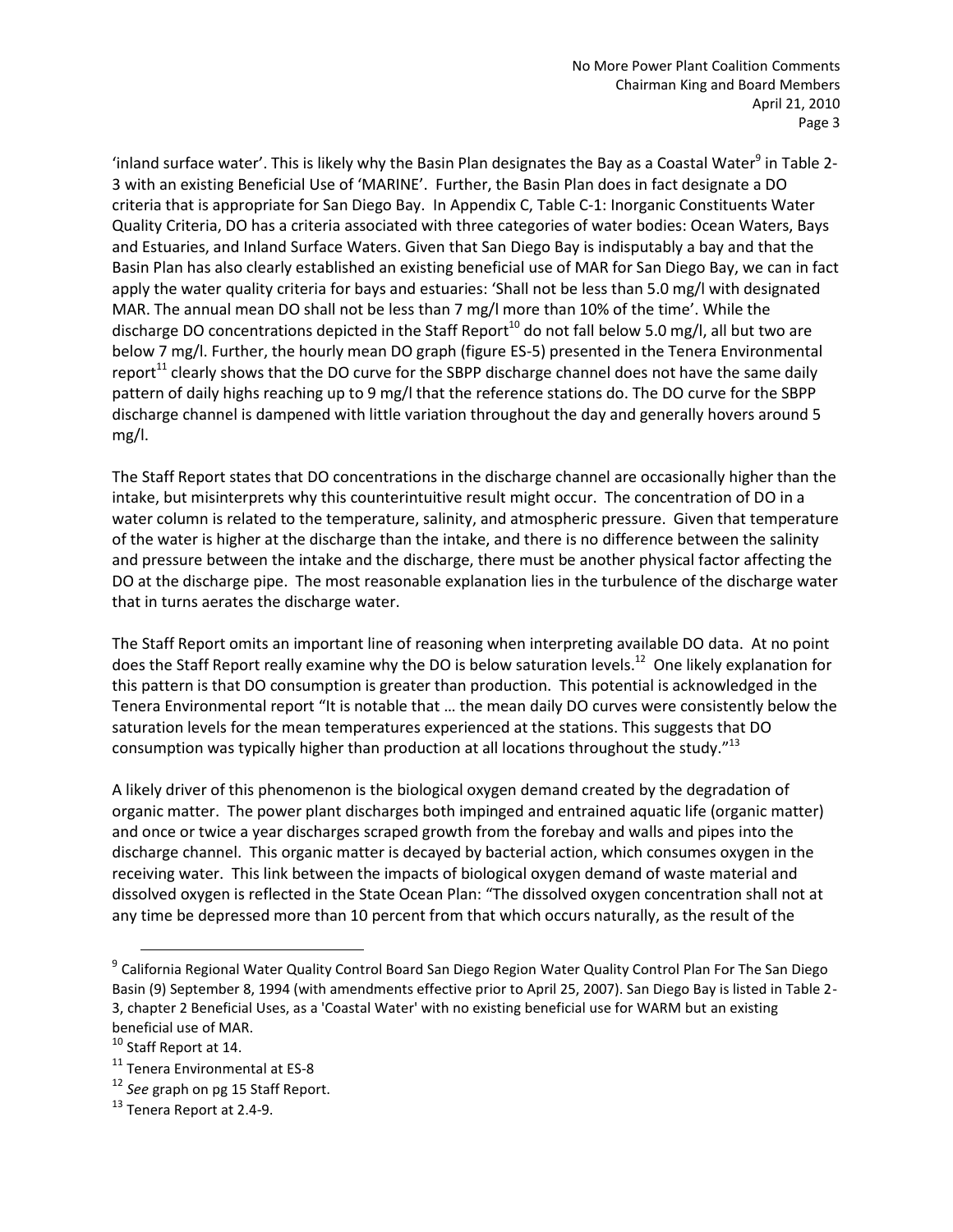discharge of oxygen demanding waste materials." Because Dynegy has never been required to measure BOD, it is not possible to conclude at this time that the discharge is not currently impacting the oxygen regime of the South Bay.

We recommend that staff amend the language in the Staff Report at section 3d, page 15 to state that San Diego Bay is a Coastal Water with an existing beneficial use of MAR and an applicable water quality criteria of 5.0 mg/l and an annual mean DO that shall not be less than 7 mg/l more than 10% of the time. The Staff Report should also make note that Plant discharges are too often just at or below the criteria and thus constitutes endangerment to the South Bay ecosystem.

## *B. The South Bay Power Plant Discharges Cause High Temperatures that Endanger the Environment in South Bay and Can Only Be Brought to Acceptable Levels By Terminating the Plant's Operations.*

The South Bay is a shallow, and for some portions of the year, a warm aquatic environment. Given the already high thermal regime of the South Bay, it is likely that aquatic organisms in the South Bay are already living at or near organisms' maximum metabolic thresholds. Thus, the use of the delta temperature continues to provide a flawed measure of potential impact to organisms living in or downstream of the discharge plume. As a result, the full extent of endangerment to organisms is not known.

Staff indicates that changing location of compliance point has decreased heat loading.<sup>14</sup> This conclusion by staff is problematic on several counts. First, the Staff Report bases its conclusion on Dynegy's submittal, Attachment 5 "Assessment of the 2009 Flow Reduction of South Bay Power Plant Intake and Discharge Effect". The Flow Reduction study assesses the effect of flow reduction on the thermal plume of the plant through an evaluation of only eight days of operation in 2003. This is not an adequate sample size from which to draw any strong conclusions. Further, while the Flow Reduction Study concludes that the thermal plume is 63% smaller by volume, it does not actually provide information on how that reduction in volume was calculated or derived from the data given. The Flow Reduction Study discusses a small set of thermal measurements, provides a statistical analysis that compares the delta T (°C) between ambient sites and sites within the area of the discharge plume under various operating conditions, but it does not describe how that translates into a 63% reduction in volume of the thermal plume. Staff seems to acknowledge that there is still insufficient information to understand the extent of the thermal plume ("Additional studies have not been performed to evaluate the effects of the change in the temperature compliance point…. The effects of the smaller volume and lower temperature have not been fully evaluated, but will reduce impact to beneficial uses by an unquantified amount")<sup>15</sup> and yet staff still concludes that there is no short term harm posed by continued operation of the Units 1 and 2.

The Staff Report argues that the change in compliance point location has led to a decrease in impacts to the Bay ("In particular, this relocation may have helped in abating some of the detrimental thermal impacts to the discharge channel."<sup>16</sup>). The change in compliance point's impact on whether the

<sup>14</sup> *See* Staff Report at 11 – 12.

<sup>&</sup>lt;sup>15</sup> Staff Report at 11.

<sup>&</sup>lt;sup>16</sup> Staff Report at 11.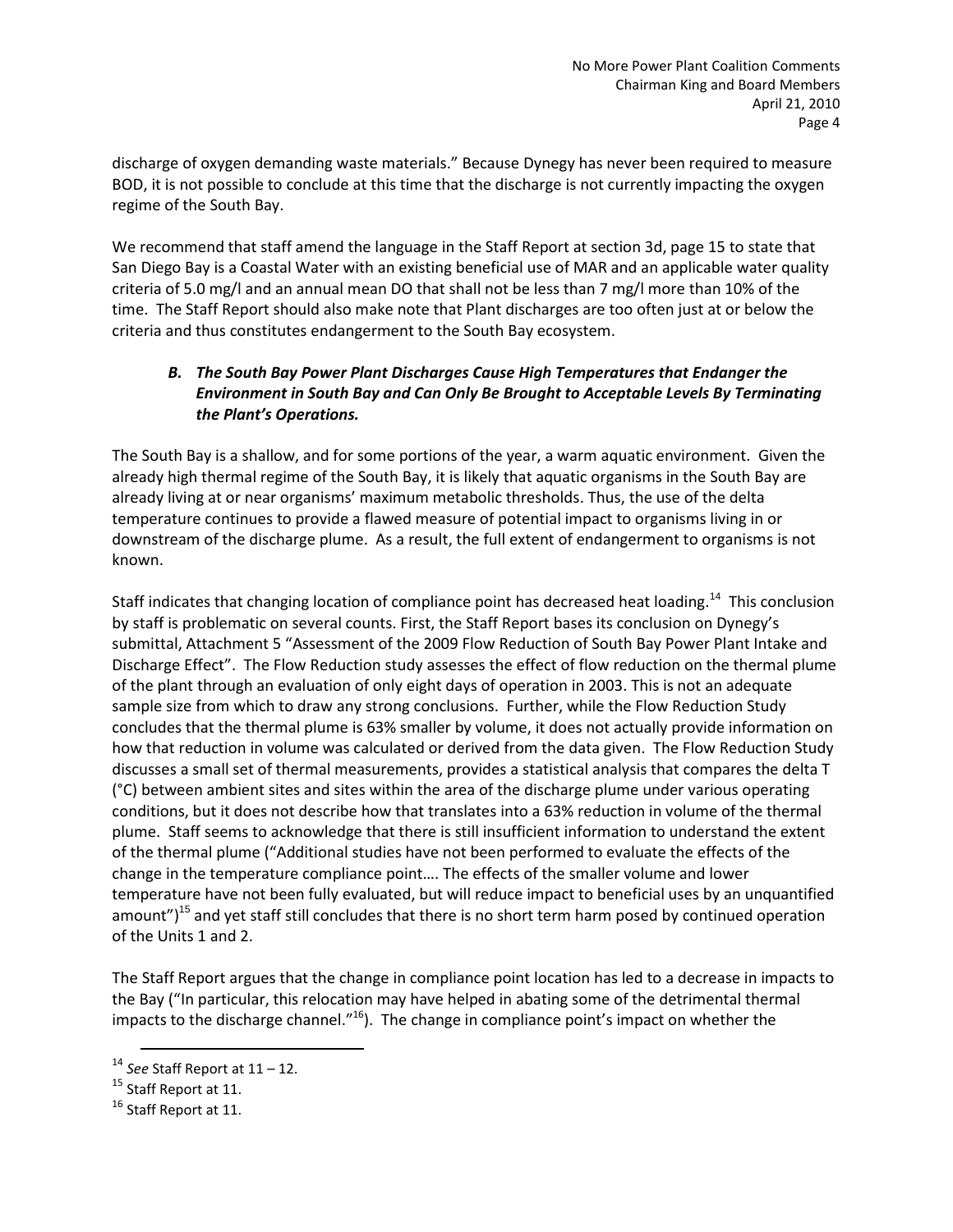discharge's thermal plume is endangering wildlife is still uncertain. The thermal plume discharged from Units 1 and 2 still represents water that is at temperatures that are higher than safe levels for wildlife. For example, research conducted on the thermal tolerances of fish species impacted by San Onofre Nuclear Generating Station's Fish Return System found some species (spotfin croaker and barred sand bass) became stressed at higher temperatures (25–30°C).<sup>17</sup> Based on the graphs of the temperature measurements of the thermal plume,<sup>18</sup> it is clear that the South Bay Power Plant discharges water at temperatures in ranges that can stress fish. Continued exposure to such elevated temperatures will impose unnecessary stress to wildlife that comes into contact with the thermal plume from Units 1 and 2.

We recommend that the Staff Report be amended in the second paragraph of page 12 to state: "given the current temperature of the discharge and the uncertainties surrounding how much the closure of Units 3 and 4 have reduced the impacts to biota, we conclude that the discharge from the South Bay Power Plant represents an endangerment to the South Bay ecosystem."

## *C. The South Bay Power Plant Causes Turbidity that Endangers the South Bay Environment and Can Only Be Brought to Acceptable Levels by Terminating the Plant's Operations.*

The Staff Report correctly acknowledges that "The distribution of particle sizes within soft sediment marine environments is a significant factor affecting the composition of infaunal assemblages, and the suspension of fine sediments by currents can increase turbidity thus decreasing light penetration through the water column and affect the growth of bottom vegetation. Although the SBPP discharge is not likely to cause increases in the amount of suspended material in the South Bay, it can influence the distribution of turbid water within the South Bay."<sup>19</sup> In that light, the Tenera Environmental report concluded that turbidity levels are indeed higher in the southeastern portion of the South Bay and that while the plant has a marginal impact on the *production* of turbidity, it does affect the *transport* of turbidity in the area south of the Chula Vista Wildlife Reserve.

Unfortunately, the Staff Report again misinterprets some key points when examining available data. The Staff Report relies on distribution maps of turbidity in the South Bay when discharge volume is at 601 mgd (full capacity) and 441 mgd (reduced capacity but not as low as that expected from closure of units 3 & 4). Staff jumps to the conclusion that "due to the reduced flow rate, turbidity effects are expected to be less than shown by the figure with flow at 441 mgd."<sup>20</sup> This conclusion is erroneous – although the turbidity distribution map does indicate that the total extent of turbidity is decreased for the 441 mgd flow, it appears that turbidity NTUs increase in the center of the distribution – approximately in the area that is currently devoid of eelgrass. Thus, it would appear that the reduced flow has concentrated the turbidity into one area of the Bay, which in turn may be actually increasing the threat to the resources. The only remedy for this situation would be to completely shut down the flow and thereby eliminate the turbidity caused by the discharge.

<sup>&</sup>lt;sup>17</sup> Miller, E. 2007. Post-Impingement Survival and Inferred Maximum Thermal Tolerances for Common Nearshore Marine Fish Species of Southern California. Bulletin, Southern California Academy of Sciences 106(3):193-207. 2007 <sup>18</sup> Staff Report at 18.

<sup>19</sup> Staff Report at 15.

<sup>20</sup> Staff Report at 18.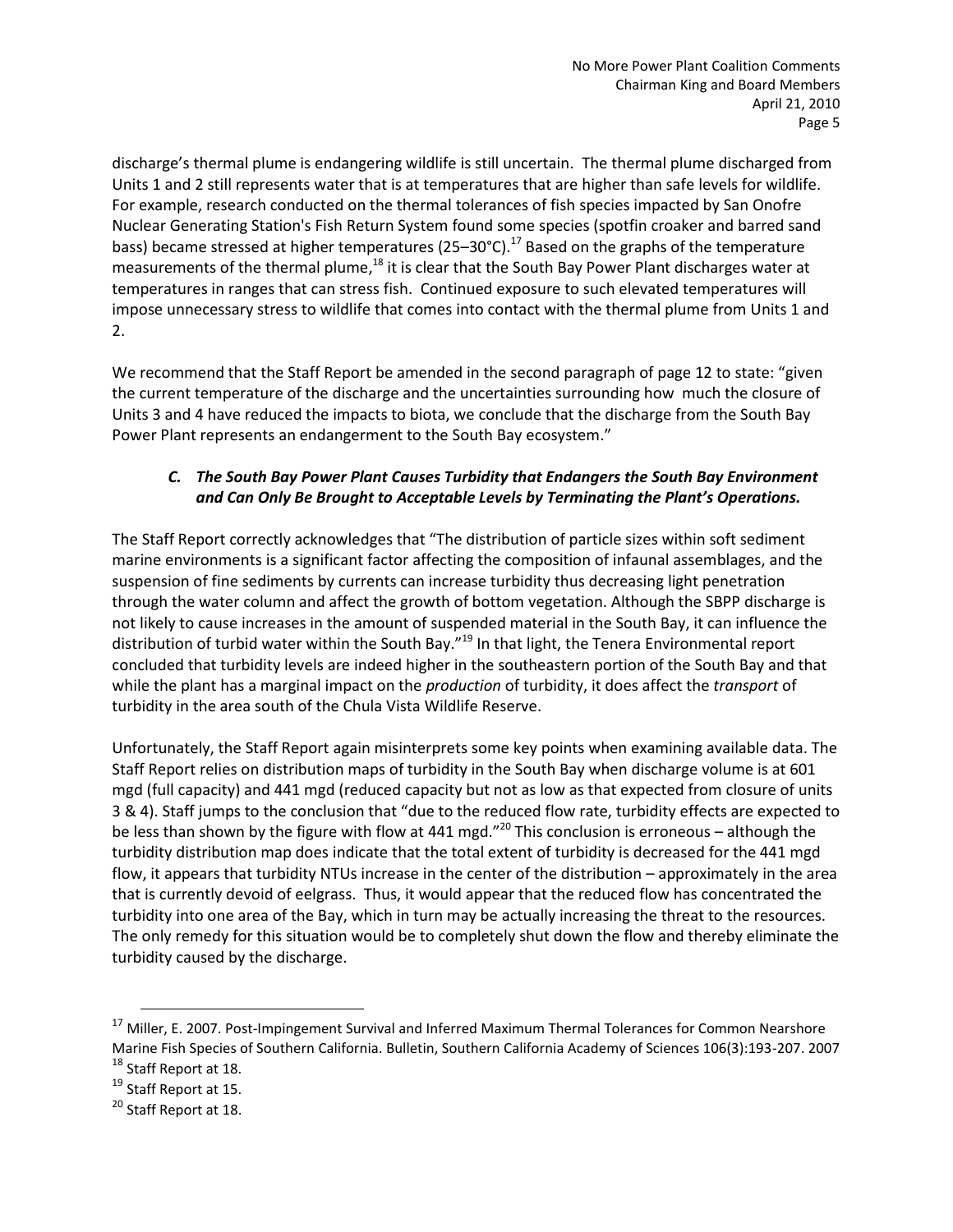### *D. These Physical Changes to the Environment Have Endangered Eelgrass.*

The above discussed physical factors are important because of the impact that they can have on the organisms that depend on this habitat. The South Bay is the most important area for eelgrass beds – a keystone habitat for the Bay. The changes that the South Bay Power Plant has caused to the physical environment of the South Bay have led to measurable negative impacts to the eelgrass beds in the South Bay and constitute "endangerment."

The Staff Report correctly acknowledges that the discharge plume has negatively affected the eelgrass beds in the area of the discharge channel due to turbidity and perhaps more significantly, because of temperature "In the area of the discharge channel nearest the South Bay Power Plant summer season discharge temperatures alone may limit the occurrence of eelgrass, and thus turbidity may not be a significant factor in structuring eelgrass habitat within these areas. Published scientific literature has shown that eelgrass suffers reduced growth at temperatures above 25-30 degrees C (86 F) and temperatures of 35 degrees C (95 F) or higher would contribute to direct mortality."<sup>21</sup> Yet despite the monitoring data that clearly demonstrates that temperatures are regularly elevated well into levels that would reduce growth and even above temperatures that would cause direct mortality, the Staff Report still concludes that there is no unacceptable risk to eelgrass. This conclusion is based on the presumption that the reduced flows will reduce the risk but acknowledges that they cannot quantify by how much. Thus staff has taken the least protective approach, one that cannot be justified given the importance of eelgrass to the overall health and resilience of the Bay.

We recommend that staff remove the following statement from page 18: "but is certainly less than the amount caused by flows of 601 MGD or 441 MGD", as it is not certain. We also recommend that Staff include language at page 19 (first paragraph) that states "Based upon the above evidence, we conclude that the continued discharge from the SBPP represents an endangerment to the South Bay ecosystem".

## *E. Endangerment is not equal across the year – there are seasonal impacts that must be considered.*

Perhaps the most important omission of the Staff Report is that it assumes that because the South Bay Power Plant has been harming the South Bay for several decades, continued discharge until December will not make it worse.<sup>22</sup> In other words, staff has assumed that there are no factors to consider that make the next few months different from previous months. However, we know this is a false assumption. There are seasons where endangerment is significantly greater than others.

May through August is a period of time where larval fish concentrations are much higher than other times of the year. This pattern of increased larval numbers has been documented in Southern California.<sup>23</sup> The implications of this biological pattern are significant to the discussion of short-term endangerment, and one that is not mitigated by the closure of Units 3 and 4. In its Draft Final

<sup>&</sup>lt;sup>21</sup> Staff Report at 18.

<sup>22</sup> *See, e.g.* Staff Report at 15.

<sup>&</sup>lt;sup>23</sup> Water Quality Control Policy On The Use Of Coastal And Estuarine Waters For Power Plant Cooling Draft Final Substitute Environmental Document, State Water Board at 55, *available at*

http://www.swrcb.ca.gov/water\_issues/programs/npdes/docs/cwa316may2010/otcpolicydraftfinal.pdf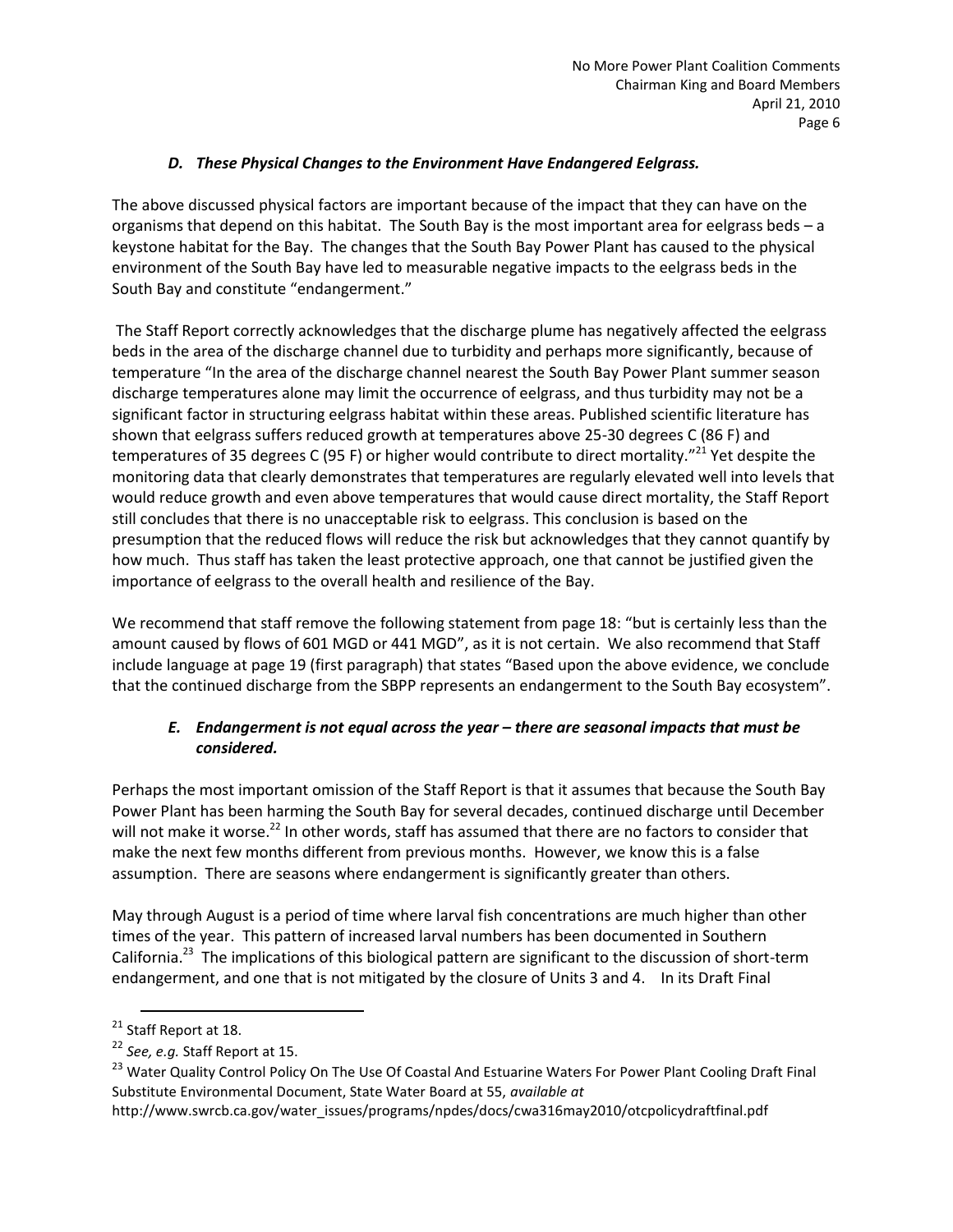Substitute Environmental Document for its Water Quality Control Policy on the Use of Coastal and Estuarine Waters for Power Plant Cooling, the State Water Resources Control Board acknowledges:

A facility's (capacity utilization rate) is not necessarily indicative of the impact it may have on the aquatic environment since the potential for harm is not equally distributed throughout the year, particularly for entrainment; spawning typically peaks in spring and early summer throughout the state....Data show, however, that it is possible to operate less that 15 percent of the time and cause a greater impact than would be assumed if entrainment was uniform at all times.<sup>24</sup>

In addition to potentially greater risk of higher entrainment during these critical months, these larval organisms (along with other organisms) will have to deal with the greater metabolic stress of higher temperature regime and lower oxygen profiles. Thus, the next few months represent a critical window for organisms in the South Bay.

Available data on the overall health of fish populations in the South Bay add a considerable degree of urgency to the short term threat faced by South Bay wildlife. A fisheries inventory of San Diego Bay<sup>25</sup> clearly indicates that species richness, total catch and total biomass of fish in the South Bay have been steadily decreasing since 1995.

#### *F. The Staff Report Fails to Acknowledge the Known Unknowns.*

The Staff Report fails to acknowledge that there is significant information that is lacking to fully understand the true extent of endangerment. As mentioned previously, the South Bay Power Plant has never been required to measure Biological Oxygen Demand (BOD), a critical indicator of biological impacts. Further, Dynegy has never been required to monitor for the potential harmful by-products of the chlorine discharged by the facility. Without monitoring data, Dynegy cannot continue to claim that the chlorine discharged by the plant is broken down into 'harmless ions'. Just because monitoring is not done, does not mean that the substances are not forming. We know from research in other areas that chlorine is known to break down, complex with other substances, and form new compounds, such as trihalomethanes and haloacetic acids, also known as disinfection by-products.<sup>26</sup> The chlorination byproducts are toxic and can remain so for long periods<sup>27</sup>. However, the Staff Report does not address what we currently do not know about the impacts of the plant's discharge or incorporate that into the Staff Report's assessment of potential endangerment.

 $\overline{\phantom{a}}$ <sup>24</sup> *See id.*

<sup>&</sup>lt;sup>25</sup> Pondella, Daniel J., and J.P. Williams Fisheries Inventory And Utilization Of San Diego Bay, San Diego, California For Surveys Conducted In April And July 2008. February 2009. 74 pgs.

<sup>26</sup> *See* Jolley, R. L. 1975, "Chlorine-containing organic constituents in sewage effluents," *J. Water Poll. Control Fed*., Vol. 47, p. 601-618, as cited in Majewski and Miller, op cit., p. 22; *see also* Jenner, H.A., J. L. Taylor, M. van Donk, M. Khalanski. Chlorination by-products in chlorinated cooling water of some European coastal power stations. Marine Environmental Research Vol. 43, Issue 4, June 1997, pp. 279-293.

<sup>27</sup> Gehrs et al, 1974, "Effects of stable chlorine-containing organics on aquatic environments." *Nature,* Vol. 249, p. 675-676, as cited in Majewski and Miller, op cit., p. 22.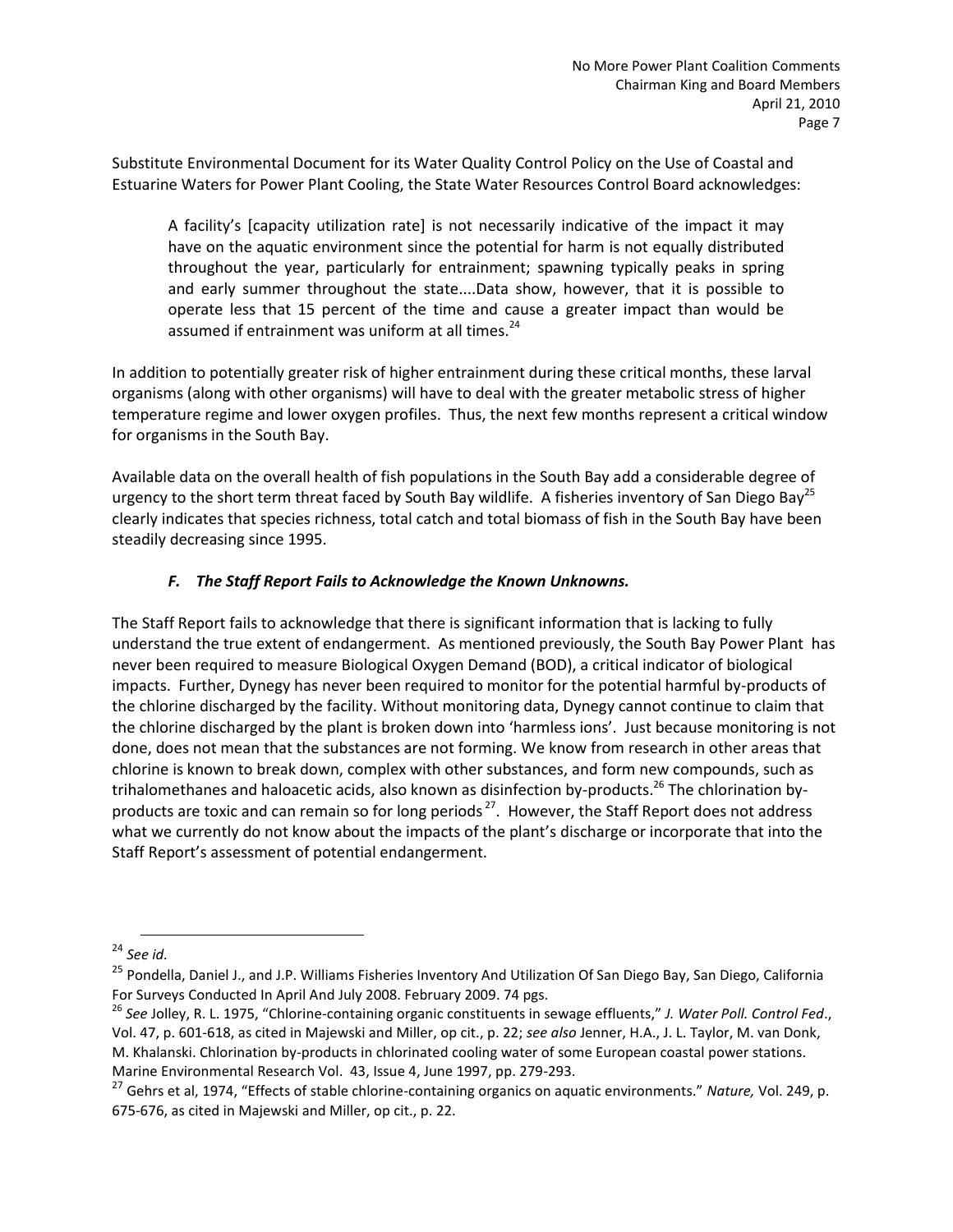To accurately assess the true and continued impact of the continued discharge, these pieces of information must be known. If they are not known, staff should take the most protective stance and assume that the discharge is posing a current risk.

# *G. The Staff Report Misunderstands the Significance of the Lack of Appropriate Baseline.*

The lack of appropriate background conditions by which to compare the impacts of the South Bay Power Plant has been and continues to be a significant flaw in all of the assessments of the South Bay Power Plant's impacts – this flaw is unfortunately carried through the Staff Report. The Staff Report argues that the discharge of sewage until 1963 and lack of adequate additional water quality data makes it difficult to establish a real 'baseline' by which to compare the South Bay Power Plant. The Staff Report further argues that the environmental reports have used "an accepted method of identifying reference stations for comparison with discharge stations."<sup>28</sup> However, the Staff Report does not recognize that previous studies still chose open water stations for comparison to the SBPP sites in areas that are known to be affected by the discharge<sup>29</sup>, thus invalidating them as an appropriate comparison by which to measure the impacts of the discharge plume. The Staff Report does recognize that the inappropriate former location of the compliance point has resulted in effects "not being fully characterized in the portion of San Diego Bay between the property line and the old compliance point in the middle of the southeast portion of San Diego Bay."<sup>30</sup> Yet the Staff Report does not take the next step to state that we do not currently have an appropriate set of data for comparison to fully understand the true extent of harm caused by the South Bay Power Plant.

Throughout the Staff Report, there is a clear accumulation of facts that, if interpreted correctly, would lead directly to a conclusion that the South Bay Power Plant discharge is endangering the South Bay ecosystem.

# **II. The State Water Board's Once Through Cooling Policy May Negatively Impact the Regional Board's Ability to Protect the South Bay Environment by Terminating the South Bay Power Plant's Discharges.**

On March 22, 2010, the State Water Quality Control Board issued a final draft policy on the use of coastal and estuarine waters for power plant cooling.<sup>31</sup> This new once-through-cooling policy (the "OTC" policy), if approved, will have significant negative impacts on this Board's ability to protect the South Bay environment from further degradation by the South Bay Power Plant.

If the OTC policy goes into effect as written, the Regional Board will no longer have control to determine, using best professional judgment, whether South Bay Power Plant is implementing the Best Technology Available, as the Clean Water Act requires. Once the OTC policy goes into effect, it sets out

l

<sup>&</sup>lt;sup>28</sup> Staff Report at 5.

 $29$  For example open water station 4, 5, 8 appear to be directly in the turbidity plume caused by the discharge (turbidity figure on pg 16 Staff Report).

<sup>&</sup>lt;sup>30</sup> Staff Report at 6.

<sup>&</sup>lt;sup>31</sup> See "Statewide Water Control Policy on the Use of Coastal and Estuarine Waters for Power Plant Cooling", available *at* http://www.swrcb.ca.gov/water\_issues/programs/npdes/docs/cwa316may2010/ otcpolicy redline.pdf, hereinafter "OTC policy."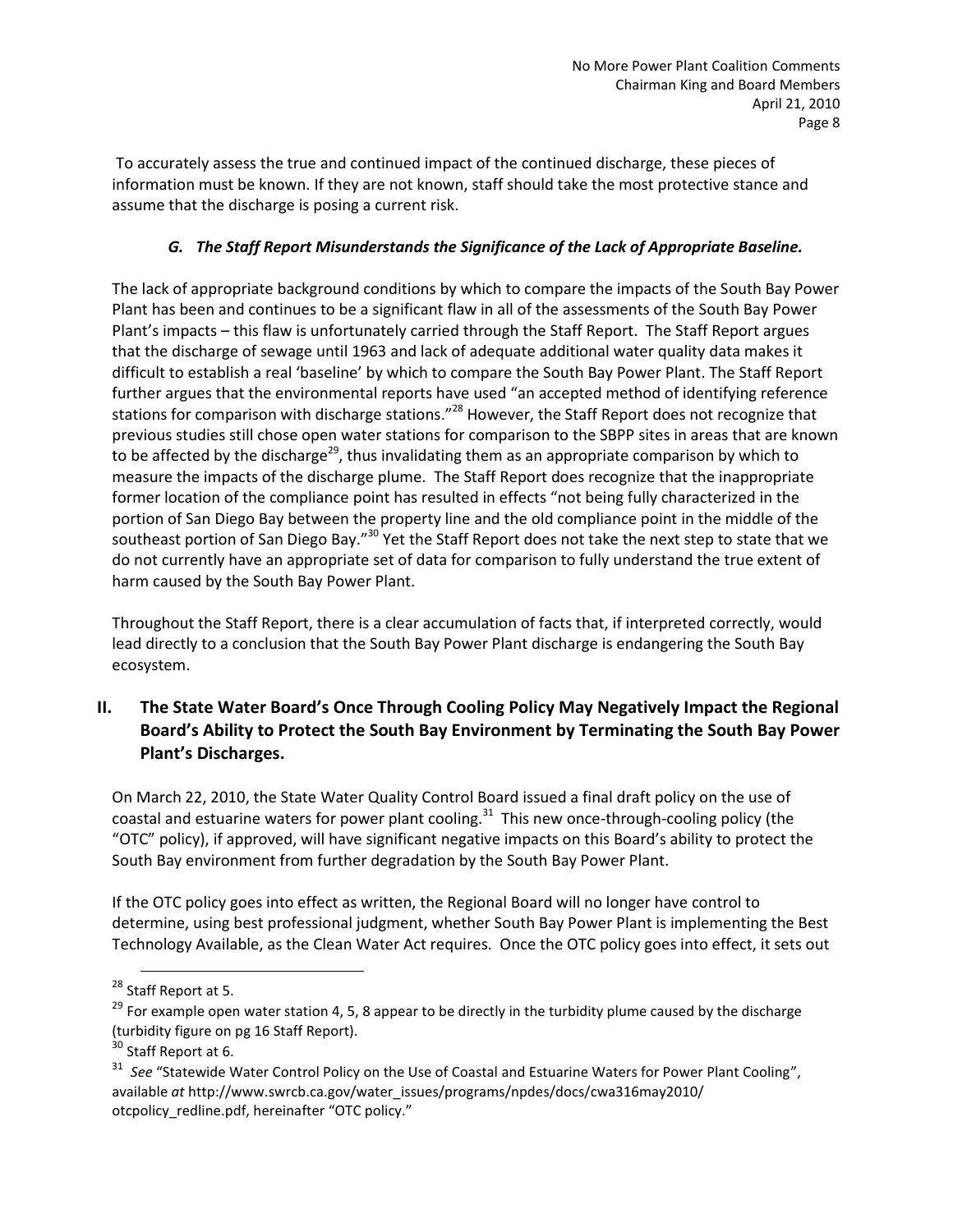two different ways South Bay Power Plant could reduce impingement and entrainment impacts through technology-based or operational changes.<sup>32</sup> Neither Track 1 nor Track 2 reflects Best Technology Available because they allow a facility to reduce intake flow compared to the facility's design rate—not the facility's actual flow rate.<sup>33</sup> Further, facilities are free to elect either Track 1 or the less protective Track 2, without showing that the more protective Track 1 is infeasible.  $34$ 

The OTC Policy also strips the Regional Board of its discretion in determining how soon the South Bay Power Plant must achieve necessary improvements. Instead, the policy mandates that South Bay Power Plant has until December 31, 2012 to reduce the plant's impingement and entrainment impacts.<sup>35</sup> However, the OTC policy gives CAISO discretion to unilaterally extend South Bay Power Plant's compliance date for up to 90 days if CAISO determines that continued operation of South Bay Power Plant is "necessary to maintain the reliability of the electric system in the short term."<sup>36</sup> CAISO could push back the compliance date by more than 90 days unless that State Water Board finds "compelling evidence not to follow a recommendation and makes a finding of overriding considerations."<sup>37</sup> The Regional Board would have no say in whether or not the compliance date gets extended, regardless of the negative impacts or endangerment to the environment that would occur during the extension. Further, the OTC policy mandates that any NPDES permit that the Regional Board issues for the South Bay Power Plant must contain a provision allowing CAISO to suspend the compliance date without reopening the permit. $38$ 

The most recent draft of the OTC policy is not only bad policy, but it violates the Clean Water Act and California law. Opponents of the policy in its current form have submitted a 40-page comment letter detailing the extensive problems with the policy that could lead to litigation if the policy is not fixed. The State Water Quality Control Board will be considering the draft policy on May 4, and, if approved, the policy would then move to the Office of Administrative Law and the Environmental Protection Agency. We sincerely hope that the policy will be fixed to restore the Regional Board's ability to protect water quality before the policy becomes effective.

Fortunately, this Board can, and must avoid the drawn out and uncertain OTC process in regard to the South Bay Power Plant. The Regional Board can retain the ability to protect the South Bay and to remove the South Bay Power Plant's impacts by terminating the South Bay Power Plant's discharge before the OTC policy goes into effect. As explained above, the South Bay Power Plant's discharges have endangered—and continue to endanger—the environment in the South Bay. If the Regional Board acts now, exercising its ability to terminate the discharge based on the current endangerment, as well as the additional harm the plant will cause during this year's larval season, it can ensure the termination of a harmful discharge regardless of how the OTC Policy resolves.

 $\overline{a}$ 

<sup>32</sup> *See* OTC Policy at 4-6.

<sup>33</sup> *See* OTC Policy at 4-6.

<sup>34</sup> *See* OTC Policy at 4-6.

<sup>35</sup> *See* OTC Policy at 14, tbl 1.

 $36$  The extension could be stopped only if the Executive Directors of the California Energy Commission and the California Public Utilities Commission object to CAISO's written notification within 10 days. *See* OTC Policy at 6-7. <sup>37</sup> OTC Policy at 7.

<sup>38</sup> *See* OTC Policy at 11.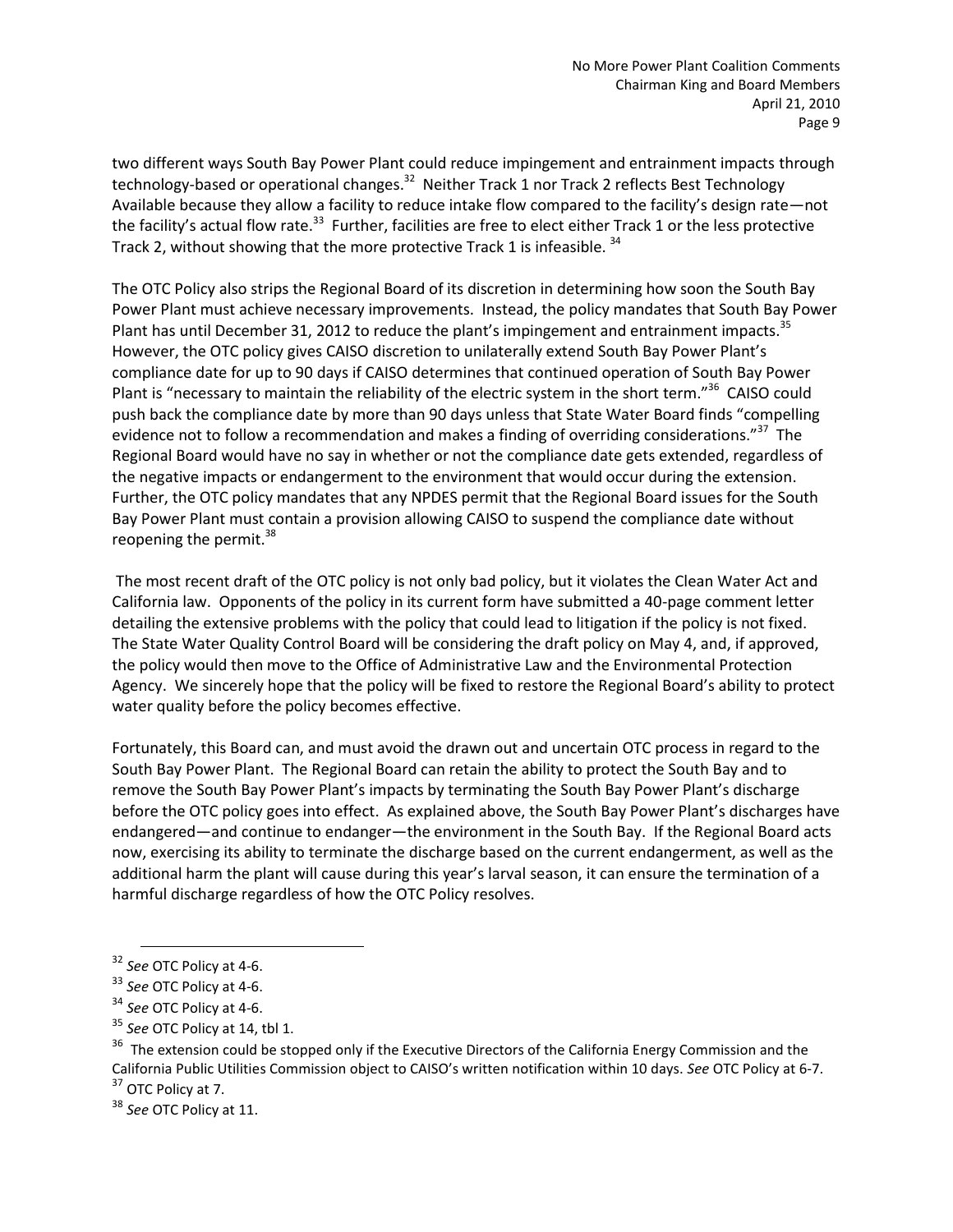#### **III. The Regional Board Should Terminate the South Bay Power Plant's Discharge Before CAISO Begins its Process to Designate Facilities as Reliability—Must Run for 2011**.

The Regional Board should terminate South Bay Power Plant's discharge by June 1 because the discharge is endangering the environment. This date would also avoid the possibility of South Bay Power Plant receiving another year of unnecessary "Reliability Must Run" designation.

Because the plant's discharge is endangering the environment, the Regional Board should terminate South Bay Power Plant's discharge permit before CAISO completes its analysis for determining Reliability Must Run for 2011, which will most likely occur in September 2010. This will ensure that CAISO does not include South Bay Power Plant in the list of available power sources for 2011. While the Regional Board has the power to terminate South Bay Power Plant's discharge permit even if CAISO designates the facility Reliability Must Run for 2011, there will be fewer complications if South Bay Power Plant is taken out of consideration for 2011 Reliability Must Run status before CAISO completes its 2011 analysis.

The Regional Board may terminate the South Bay Power Plant discharge before the end of the year without jeopardizing local power reliability because sufficient new power sources—96 MW from Orange Grove and 25 MW from Celerity—have become available. Further, CAISO's determination that the plant was necessary to ensure the reliability of the region's power supply was based on an inflated draft estimate of power needs that the California Energy Commission has since corrected and reduced. The California Energy Commission released corrected forecasts for the region in December 2009, reducing the 1-in-10 peak demand forecast by **160 MW** from the number CAISO used to make its RMR analysis for 2010. Further, the Reliability Must Run contract between CAISO and Dynegy also contemplates that the RMR contract could be terminated before the end of the year, and specifically sets out procedure for terminating the contract if any of the facility's permits are terminated.

But CAISO has not yet released Dynegy from its Reliability Must Run contract for the remainder of 2010 even though: *1)* at least 120 MW of additional power has become available in the region so far this year, *2)* CAISO used a number 160 MW greater than necessary to assure local power reliability when it completed its RMR analysis for 2010 and *3)* CAISO's current contract with Dynegy provides that it could terminate the plant's RMR designation prior to the end of the year.<sup>39</sup> While CAISO and Dynegy may have convinced the Regional Board last December that their plans were to shut down the South Bay Power Plant this year, neither has followed through with that plan. In fact, CAISO's testimony states that CAISO plans to continue forcing South Bay Power Plant to operate "at least through December 31,  $2010."^{40}$ 

Even though CAISO itself initially touted to the Regional Board that its analysis was "simple math," when confronted with corrected "simple math," CAISO changed its tune, claiming that there are other reasons to keep South Bay Power Plant running through 2010 even though other power sources could replace it. Interestingly, CAISO never addressed the Coalition's point that its RMR designation for 2010 used an energy needs forecast 160 MW greater than the number California Energy Commission adopted in December 2009 for the region. Further, CAISO criticized the Coalition's simple math by saying that it

<sup>39</sup> *See* No More Power Plant Coalition Testimony from February 22, 2010 and March 3, 2010.

<sup>40</sup> *See* CAISO testimony, Prepared testimony of Dr. Ali Asraf Chowdhury February 22, 2010, A21.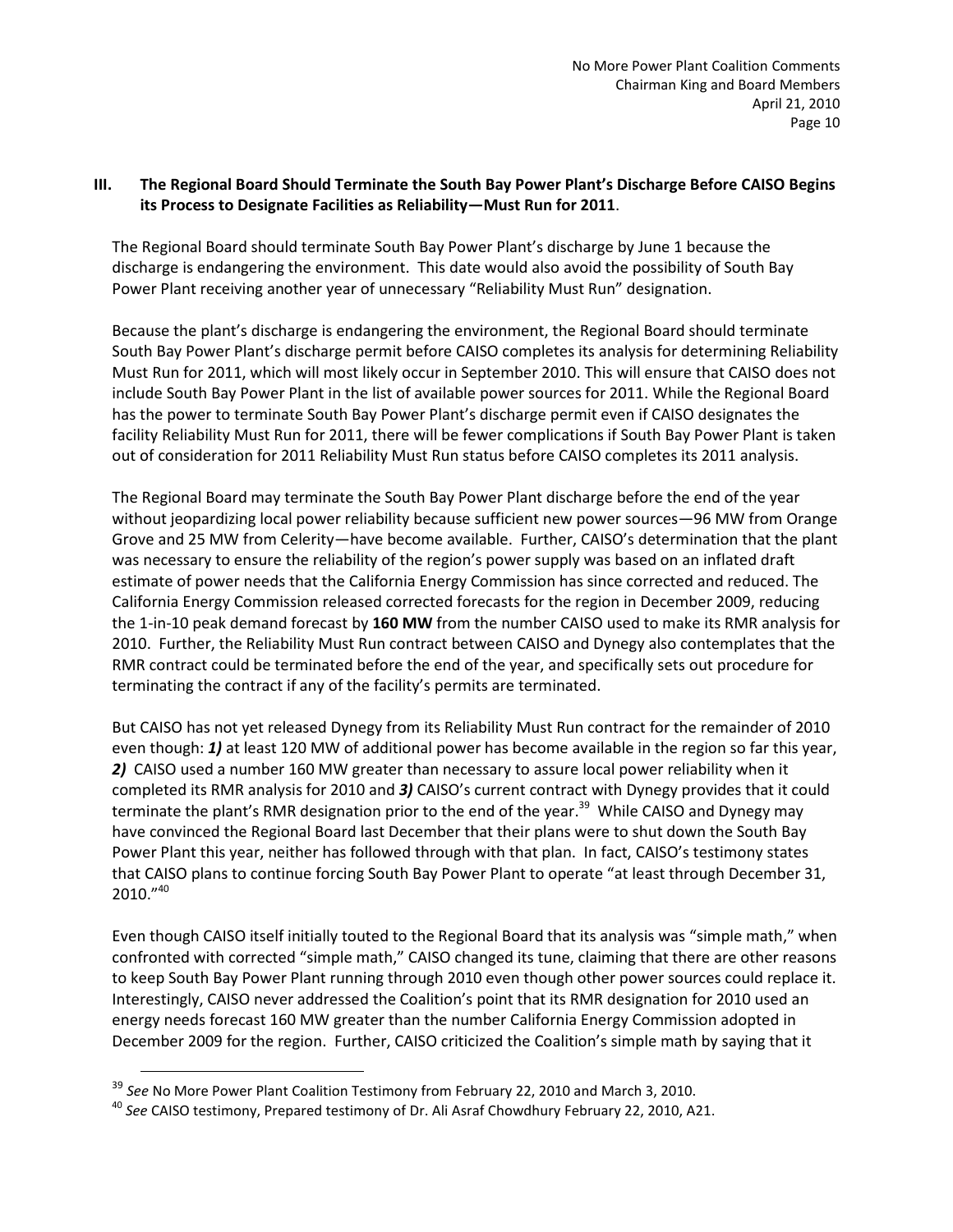included "resource additions that are not currently operational," without specifying which sources it thinks the Coalition got wrong.<sup>41</sup> On the contrary, the Coalition's "simple math" in its testimony included 573 MW from Otay, 94 MW from Pala/Orange Grove, and 25 MW from Celerity—all of which are currently available.<sup>42</sup> Because the South Bay Power Plant endangers the environment and stopping the plant's operations would not harm the region's power stability, the Regional Board should terminate the plant's discharges by June 1.

### **IV. To Provide Procedural Certainty, the Regional Board Should Deny Dynegy's Renewal Application as Moot.**

The evidence shows that the South Bay Power Plant is endangering the South Bay environment and should be terminated by June 1. Staff has recommended that the discharge be allowed to continue to the earlier of December 31, 2010 or when CAISO removes the plant from Reliability Must Run status. If the Regional Board chooses not to terminate the discharge before December 31, 2010, it must take decisive action regarding Dynegy's renewal application to provide procedural certainty to all parties on a going-forward basis.

The Coalition strongly recommends that the Regional Board deny South Bay Power Plant's renewal application as moot. While Dynegy initially filed a renewal application seeking to discharge for the full 5 year permit term, Dynegy modified that request last October and now has only asked for permission to operate until December 31, 2010. Because the Regional Board has extended order R9-2004-0154 to expire on December 31, 2010, the Regional Board has effectively already granted Dynegy the relief that it seeks and the permit renewal application is moot because granting or denying the renewal application in its current form would have no effect.

However, the Regional Board must make clear in any adopted order that if Dynegy desires to operate after December 31, 2010, it must file a new, fully-supported renewal application to discharge within the appropriate timeframe. That application would need to include studies of the current levels of impingement and entrainment from Units 1 and 2 supported by actual data—not estimates based on prior data from when all four units were operating. Further, Dynegy could no longer rely on outdated studies from 2004 to justify operating the plant beyond the current permit term. It would need to submit new studies on the plant's impacts to eelgrass and impacts to temperature, dissolved oxygen, biological oxygen demand, and turbidity; all at the facility's existing compliance point.

If the Regional Board fails to act on Dynegy's renewal application or leaves the application active, Dynegy is free to seek an extension of the renewal application at any time. This means that on December 30, 2010, Dynegy could send a letter to the Regional Board asking for the application to be extended another year—or worse for another five years. The Regional Board could then continue to allow Dynegy to discharge under R9-2004-0154 or an "emergency order" until the Regional Board did the necessary work to issue Dynegy a new permit. In other words, without specific action to the contrary by the Regional Board, we could find ourselves in the very same position we were a year ago.

<sup>41</sup> *See* CAISO Rebuttal Testimony, Mar. 3, 2010 at A4.

<sup>42</sup> *See* No More South Bay Power Plant Coalition Testimony, Feb. 22, 2010 at 30.